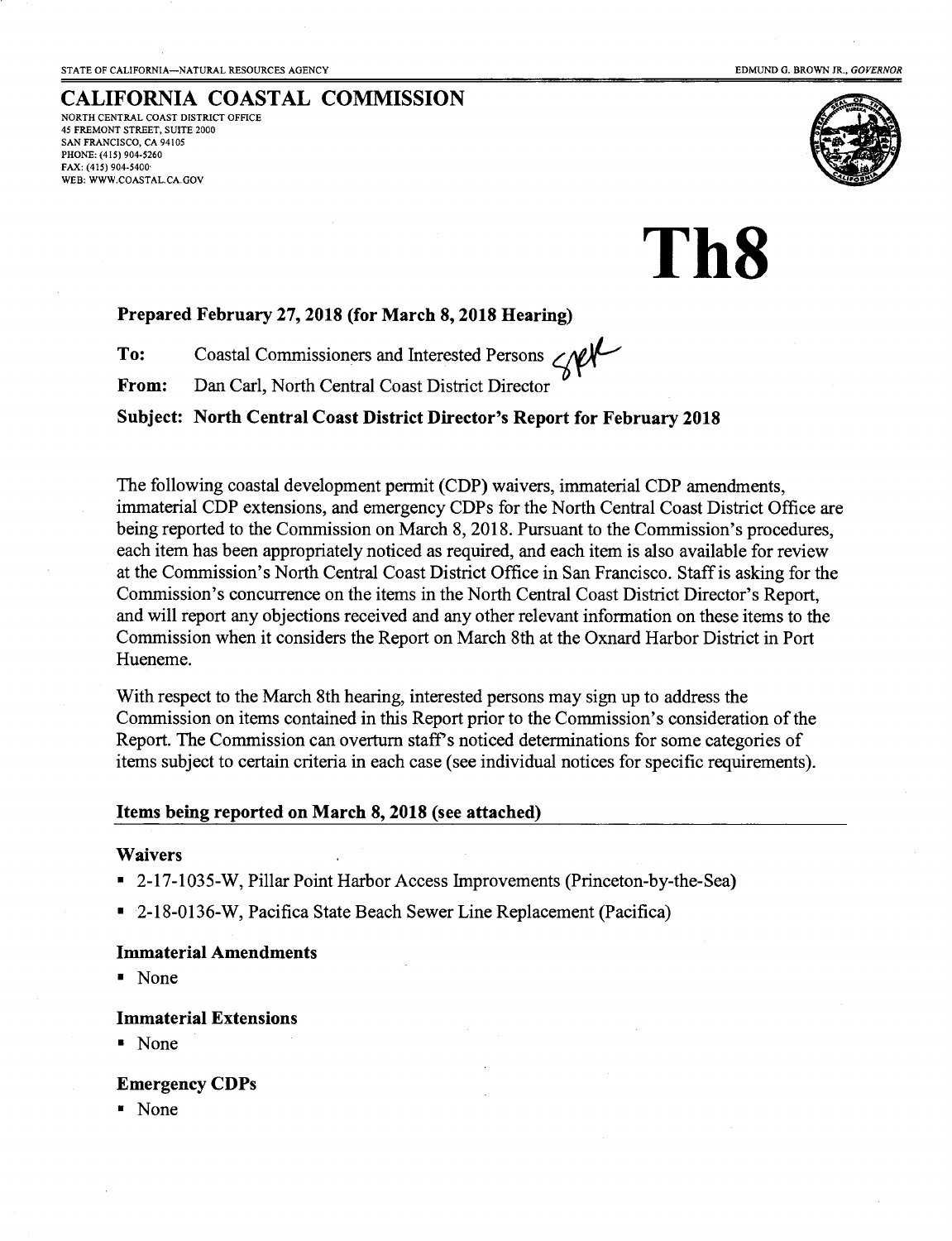CALIFORNIA COASTAL COMMISSION NORTH CENTRAL COAST DISTRICT OFFICE 45 FREMONT STREET, SUITE 2OOO SAN FRANCISCO, CA 94105 PHONE: (41 s) 904-5260 FAX: (41 5) 904,5400 WEB: WWW COASTAL.CA.GOV



# NOTICE OF PROPOSED PERMIT WAIVER

Date: February 22,2018

To: All Interested Parties

From: Stephanie Rexing, North Central Coast Acting District Manager  $\bigotimes$ Renée T. Ananda, Coastal Planner

Subject: Coastal Development Permit (CDP) Waiver 2-17-1035-W Applicant: John Moren, San Mateo County Harbor District

### Proposed Development

Improvements to existing public Parking Lot A and nearby pedestrian areas including: widening existing concrete sidewalk/promenade; repairing portions of the parking area; re-sealing the surface of the parking lot; construction of new curb ramps and other pedestrian facilities; re-confrguring some of the parking stalls; and providing additional ADA parking spaces, all at Pillar Point Harbor in the unincorporated Princeton-by-the-Sea area of San Mateo County.

### Executive Director's Waiver Determination

Pursuant to Title 14, Section 13238 of the California Code of Regulations, and based on project plans and information submitted by the applicants regarding the proposed development, the Executive Director of the California Coastal Commission hereby waives the requirement for a CDP for the following reasons:

The proposed project will facilitate enhanced public access in the Pillar Point Harbor area. The improvement sites do not contain sensitive habitat and the proposed project includes best management practices to avoid and minimize potential coastal resource impacts. including to the water quality of the harbor area and coastal waters. In addition, the Harbor District will provide substitute parking at other locations in the Harbor to avoid impacting public parking during construction. The project will not have a significant adverse impact on visual resources, public access, or biological resources, and should result in overall public access enhancement. Accordingly, the proposed project will not have any significant adverse impacts on coastal resources and is consistent with Chapter 3 of the Coastal Act.

#### Coastal Commission Review Procedure

This waiver is not valid until the waiver has been reported to the Coastal Commission. This waiver is proposed to be reported to the Commission on Thursday March 8, 2018, in Port Hueneme. If four Commissioners object to this waiver at that time, then the application shall be processed as a regular CDP application.

# If you have any questions about the proposal or wish to register an objection, please contact Renée Ananda in the North Central Coast District Office.